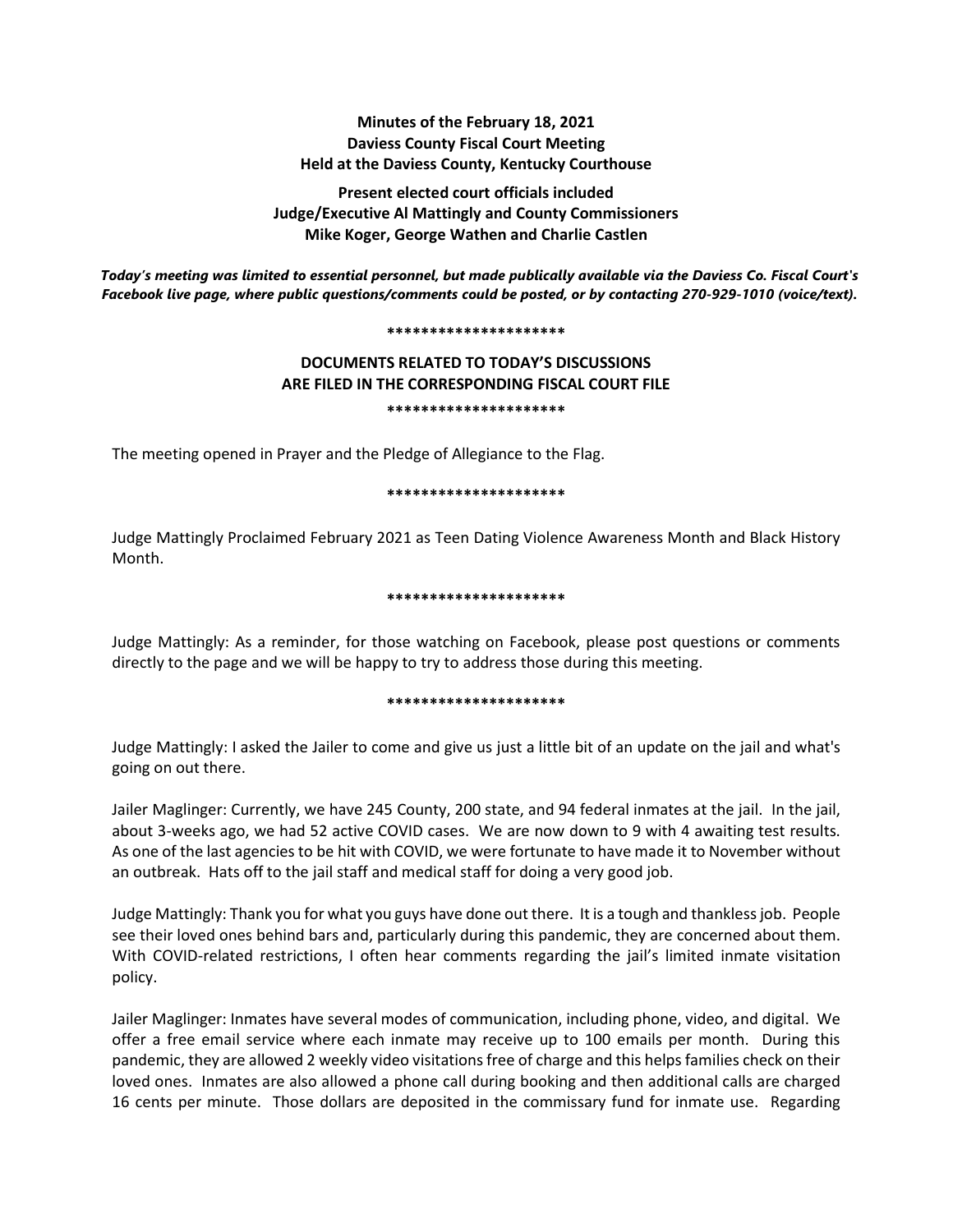COVID, beginning early in the pandemic, we increased cleaning and sanitizing procedures and, to the best of our ability, have and continue to follow all related rules and regulations.

Commissioner Castlen: Is the inmate community service program still operating?

Jailer Maglinger: Due to COVID, that program has been temporarily suspended.

Commissioner Castlen: How many of the current 245 County inmates are awaiting trial or have been sentenced to a year or less?

Jailer Maglinger: The vast majority are pre-trial felony cases. With COVID, the court system has slowed, but we are utilizing jail/courtroom video conferencing to help move that process along. Approximately 42 are probation and parole violators and then 13 are pre-trial misdemeanors.

Commissioner Castlen: The County pays for County, pre-trail inmates. Prior to COVID, we had something called the rocket docket where cases were being processed quickly though the court system. Has this stopped due to COVID?

Jailer Maglinger: Yes, it has stopped due to COVID.

Judge Mattingly: How many County inmates are in for minor offenses?

Jailer Maglinger: I show 13 pre-trial misdemeanors. These inmates usually don't stay more than a few days before they are released.

Judge Mattingly: What has prompted that question is that we see on Facebook or hear a lot of times that we need to empty the jails or we need to let everybody out because they are in there for minor offenses - minor substance abuse offenses. But, as we can see, that is not the case. Particularly since COVID began, if someone's picked up for having a joint in their pocket or if they are doing something they shouldn't do, where they might have been taken to jail in the past, now they are given a citation and go to court, never seeing the inside of a jail.

County Attorney Claud Porter: That is correct. Drug traffickers are being arrested - those making big profits and bringing havoc to our communities. As well as child molesters, sex offenders, and domestic violence offenders. Around 25 of those are being charged with violent felony assaults with strangulation.

Judge Mattingly: I've been advocating for years to do away with the bail inequity. For example, if 2 people are charged with similar "low-bail" offenses, yet one has the financial means to make bail, but the other doesn't, one is released and the other one stays in the jail, both awaiting trial. Due to COVID, I think what we need to do it continue with this "new normal". We need to continue writing citations and tickets as opposed to throwing people in jail. This may include attending mandatory citation-related programs such as substance abuse treatment. We are probably one of a few communities that have teen drug court because the city and the County put the money up for that.

Attorney Porter: We significantly reduced the number of misdemeanor charges that are awaiting because they will often go to jail because we don't have any other place to put them and we are getting a lot more of those out, as well as the felons on a pre-trial release because they need to be out as opposed to in jail. We work with the jail to help identify those inmates and get them into places that are more appropriate.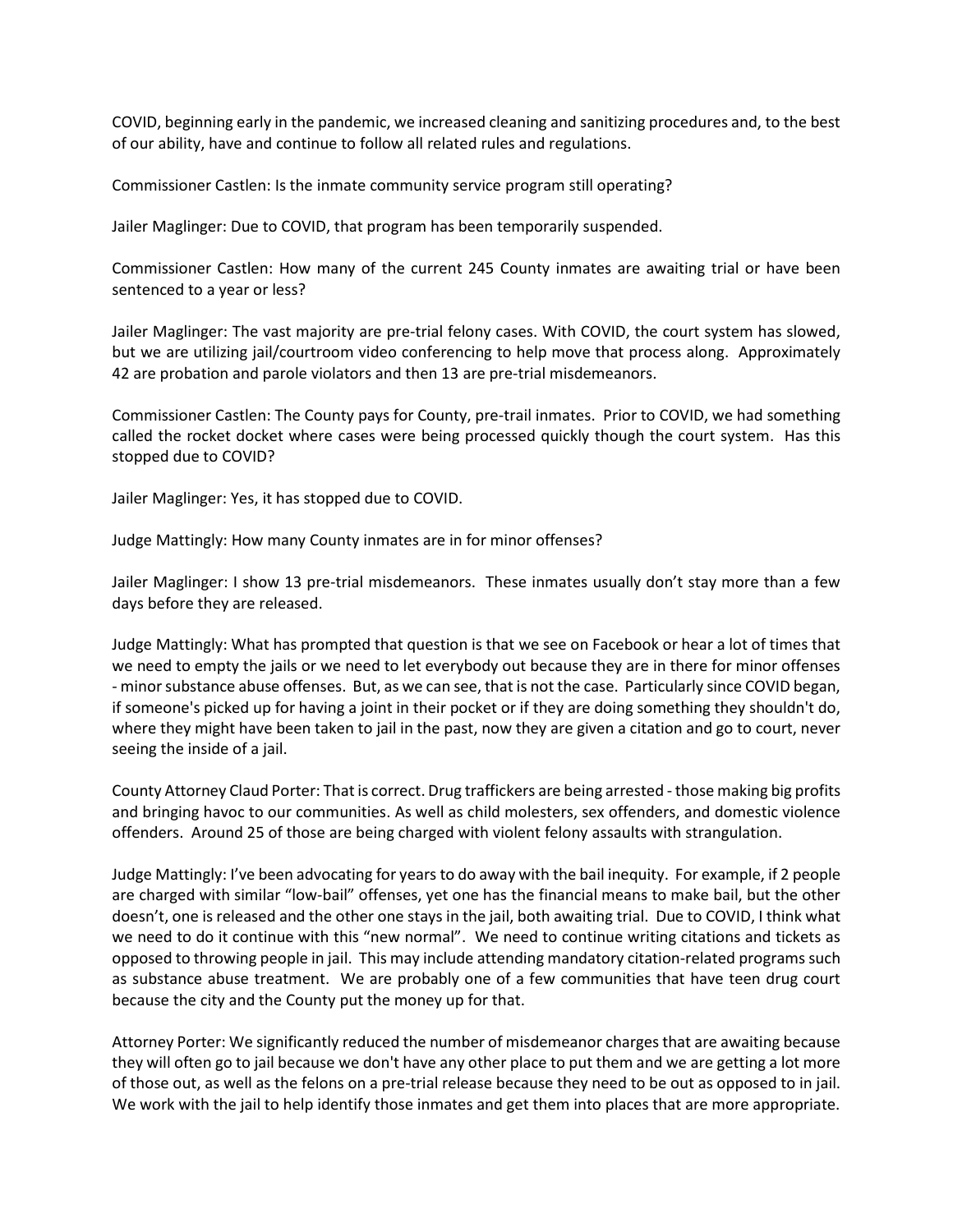Judge Mattingly: On a lot of these issues, we don't have a choice. These are things passed by the general assembly and the administrative officers of the court then instructs us on what we are to do. While we would like to see things done a little differently, our hands are often tied. Switching topics, Jailer, when operating the community service work program, how were inmates selected?

Jailer Maglinger: Inmates are selected from having good behavior. We also prefer inmate participants who lack local ties. This prevents potential contraband from entering the jail.

County Commissioner Koger: Is the current federal inmate County lower than in the past?

Jailer Maglinger: No, it is higher than in the past. The federal government pays \$55/day per inmate and the state pays \$31.34/day per inmate.

### **\*\*\*\*\*\*\*\*\*\*\*\*\*\*\*\*\*\*\*\*\***

County Treasurer Hendrix presented the Treasurer's Report for January 31, 2021.

### **\*\*\*\*\*\*\*\*\*\*\*\*\*\*\*\*\*\*\*\*\***

By a motion of Commissioner Koger, seconded by Commissioner Castlen, the court considered for approval; Minutes of the January 26, 2021, Court Meeting.

**The vote was called and with all present members voting in favor, said motion passed.** 

### **\*\*\*\*\*\*\*\*\*\*\*\*\*\*\*\*\*\*\*\*\***

By a motion of Commissioner Castlen, seconded by Commissioner Wathen, the court considered for approval; All Claims for All Departments.

**The vote was called and with all present members voting in favor, said motion passed.** 

#### **\*\*\*\*\*\*\*\*\*\*\*\*\*\*\*\*\*\*\*\*\***

By a motion of Commissioner Koger, seconded by Commissioner Castlen, the court considered for approval; Audit Engagement Letter with MCM CPAs.

Mr. Hendricks: This is for our required annual audit. MCM has audited us before and they do a good job. The state auditor's office performed the FY 2020 audit, but we are still awaiting the final report as it is being held up because they didn't have the guidance to do the section called 133 regarding the CARES money we received. We should have a final report in about three weeks.

# **The vote was called and with all present members voting in favor, said motion passed.**

# **\*\*\*\*\*\*\*\*\*\*\*\*\*\*\*\*\*\*\*\*\***

By a motion of Commissioner Wathen, seconded by Commissioner Castlen, the court considered for approval; Reinstatement and Amendment to Procurement and Service Agreement with International Paper Company.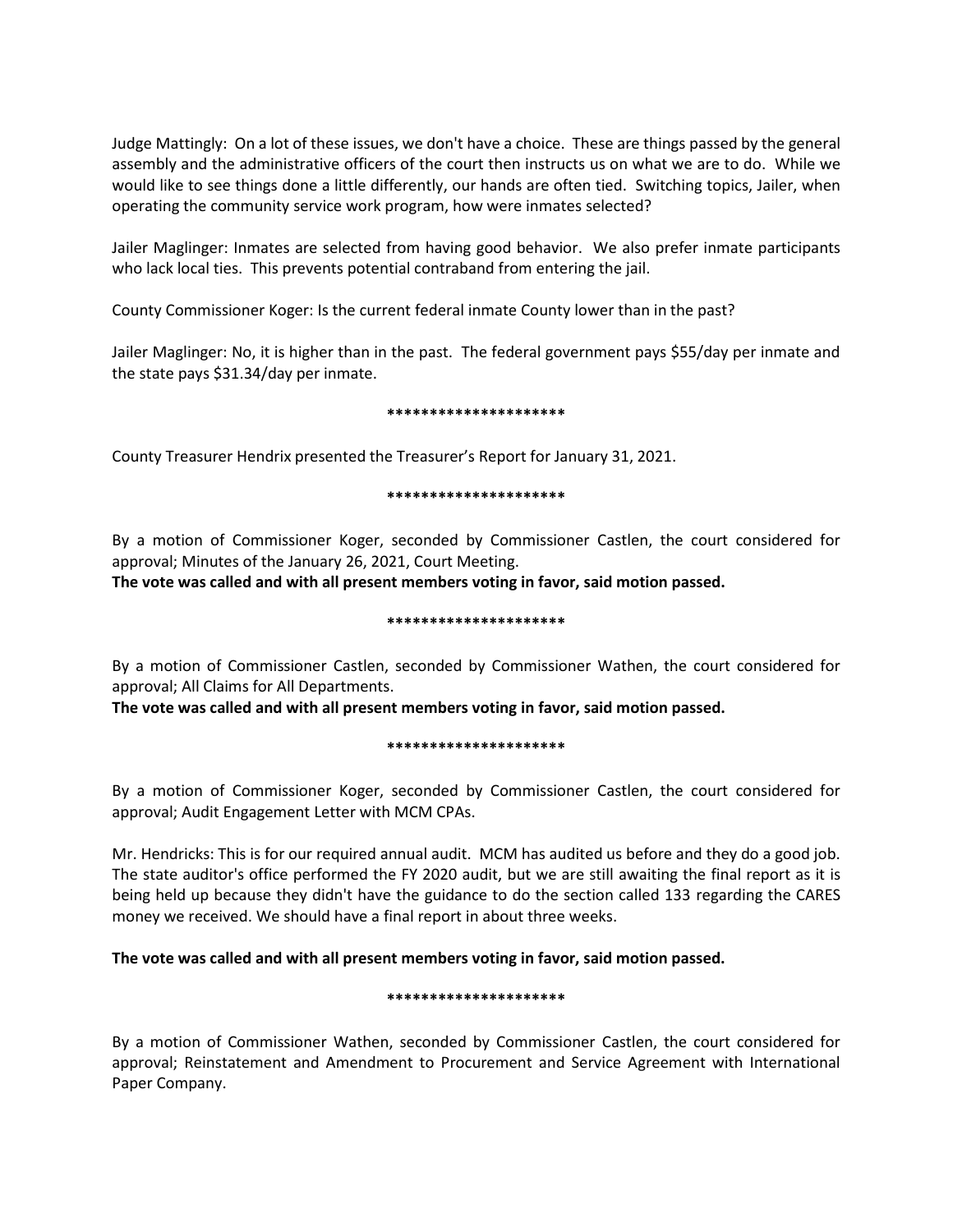David Smith: This is a 3-year extension of the prior agreement. Annually, they bring us about 25,000 tons of paper sludge from their paper plant in Henderson, Kentucky.

# **The vote was called and with all present members voting in favor, said motion passed.**

### **\*\*\*\*\*\*\*\*\*\*\*\*\*\*\*\*\*\*\*\*\***

By a motion of Commissioner Castlen, seconded by Commissioner Koger, the court considered for approval; Apply for the CDBG Coronavirus Response Utility Assistance Project and Authorize to execute any and all documents related to same.

Judge Mattingly: This allows us to apply for a \$200,000 CDBG Coronavirus Response Utility Assistance grant. If awarded, the court will be responsible for selecting which public agencies receive financial assistance for utility costs.

**The vote was called and with all present members voting in favor, said motion passed.** 

### **\*\*\*\*\*\*\*\*\*\*\*\*\*\*\*\*\*\*\*\*\***

By a motion of Commissioner Koger, seconded by Commissioner Castlen, the court considered for approval; **Resolution 04-2021** – Street Lighting District for Bridgewood, Sec. 2. **The vote was called and with all present members voting in favor, said motion passed.** 

### **\*\*\*\*\*\*\*\*\*\*\*\*\*\*\*\*\*\*\*\*\***

By a motion of Commissioner Castlen, seconded by Commissioner Wathen, the court considered for approval; Rescind the Surety Bond Release for Whispering Meadows, Unit 8 as approved on Jan. 26, 2021.

Judge Mattingly: We are rescinding this release as incorrect information was originally provided. The following item corrects the issue.

**The vote was called and with all present members voting in favor, said motion passed.** 

# **\*\*\*\*\*\*\*\*\*\*\*\*\*\*\*\*\*\*\*\*\***

By a motion of Commissioner Koger, seconded by Commissioner Castlen, the court considered for approval; Surety Bond Release for Woodland Ridge Subdivision, Unit 8. **The vote was called and with all present members voting in favor, said motion passed.** 

#### **\*\*\*\*\*\*\*\*\*\*\*\*\*\*\*\*\*\*\*\*\***

By a motion of Commissioner Castlen, seconded by Commissioner Wathen, the court considered for approval; Award the following:

**RFQ 02-2021: Finished Traffic Signs on Aluminum** to Custom Products Corp.

Daviess County Fiscal Court received three (3) responsive quotes for the provision of specified quantities of finished traffic signs on aluminum for the Daviess County Road Department. Custom Products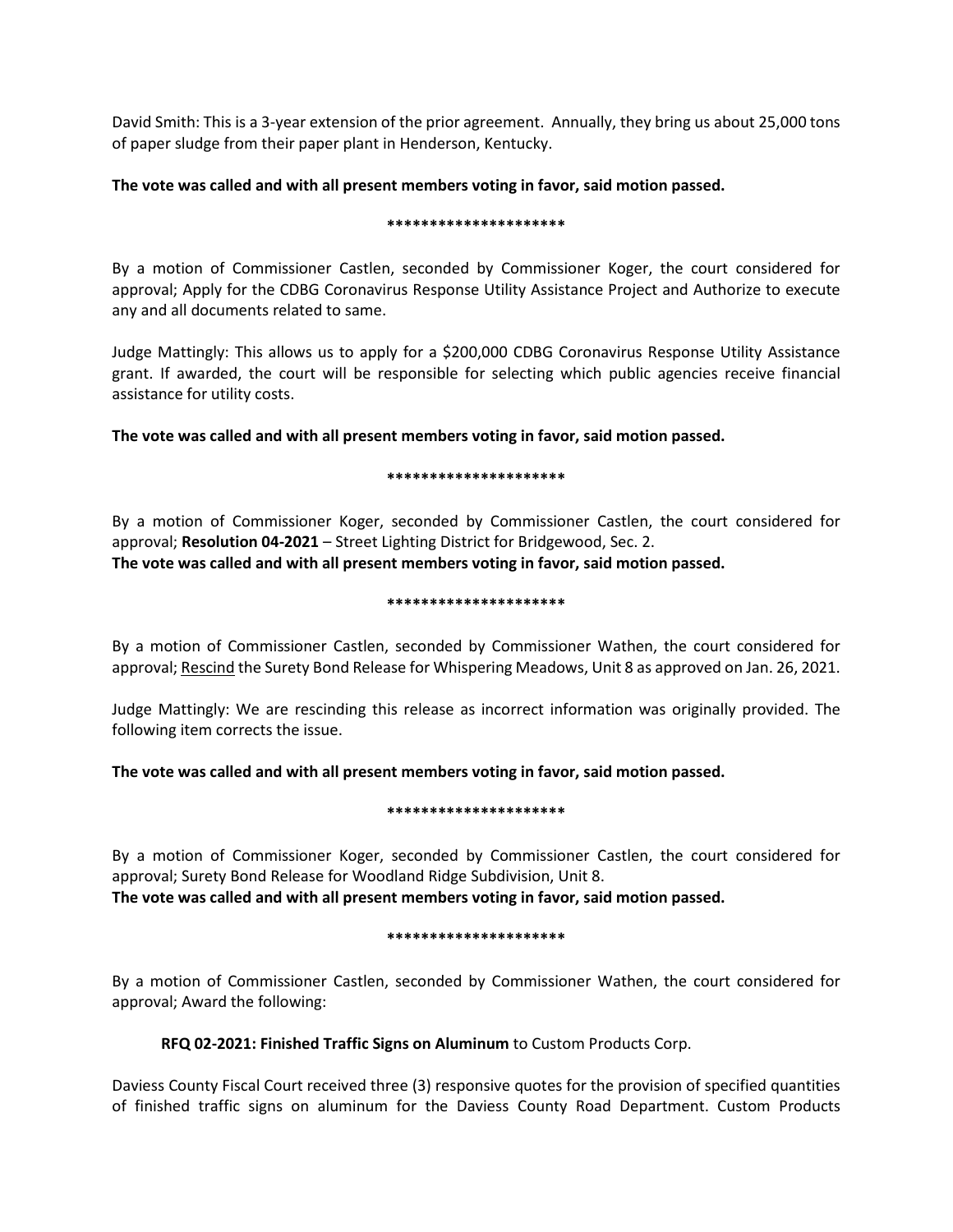Corporation is the lowest and best evaluated quote received, having no exceptions to the specifications. It is our recommendation to pursue the lowest and best evaluated quote submitted by Custom Products Corporation in the amount of \$10,688.76.

# **RFQ 03-2021: Ball Diamond Infield Crushed Red Shale** to Freeman Athletic Fields

Daviess County Fiscal Court received four (4) responsive quotes for the provision of infield material for ball diamonds at Yellow Creek Park. Freeman Athletic Fields is the lowest and best evaluated quote received, having no exceptions to the specifications. It is our recommendation to pursue the lowest and best evaluated quote submitted by Freeman Athletic Fields in the amount of \$8,584.00.

Commissioner Castlen asked if they deliver and Mr. Johnson said they do deliver.

# **Bid No. 59-2020: West Daviess County Landfill Mowing Services** to Green Eyed Monster Lawn Service

Daviess County Fiscal Court received three (3) bids for mowing, trimming, and weed eating services at the West Daviess County Landfill. Green Eyed Monster Lawn Service is the lowest and best evaluated bid, having no exceptions to the bid specifications. It is our recommendation to award Bid No. 59-2020 to Green Eyed Monster Lawn Service for \$252.00 per mowing for the contract period extending from January 1, 2021 to December 31, 2021.

# **Bid No. 60-2020: GPS Grade Control System for Track-Type Unit** Sitech Mid-South

Daviess County Fiscal Court received three (3) bids for the provision and installation of one (1) GPS grade control system for a track-type CAT D8T WHA waste handler dozer at the West Daviess County Landfill. Sitech Mid-South is the lowest and best evaluated bid, having no exceptions to the bid specifications. It is our recommendation to award Bid No. 60-2020 to Sitech Mid-South for the 2021 Trimble Earthworks unit in the amount of \$49,915.00.

Judge Mattingly: Using the unit's GPS will allow a single person to operate the equipment.

# **Bid No. 01-2021: One (1) Used Motor Grader** to Erb Equipment

Daviess County Fiscal Court received three (3) bids for the provision of one (1) used motor grader for the Daviess County Road Department. Erb Equipment is the lowest and best evaluated bid, having no exceptions to the bid specifications. It is our recommendation to award Bid No. 01-2021 to Erb Equipment for the 2011 John Deere 672G unit exercising the trade-in option in the total net amount of \$107,000.00.

Commissioner Castlen: It's interesting that the lowest unit bid price also had the highest trade-in.

Commissioner Wathen: Looking at the difference between a new one, it's about twice the cost. However, we really don't use a grader all that much.

County Engineer Mark Brasher: It is used several times a year particularly on our rock roads.

# **Bid No. 03-2021: HFCP Inclusive Accessible Playground** to Miracle of KY & TN for \$149,591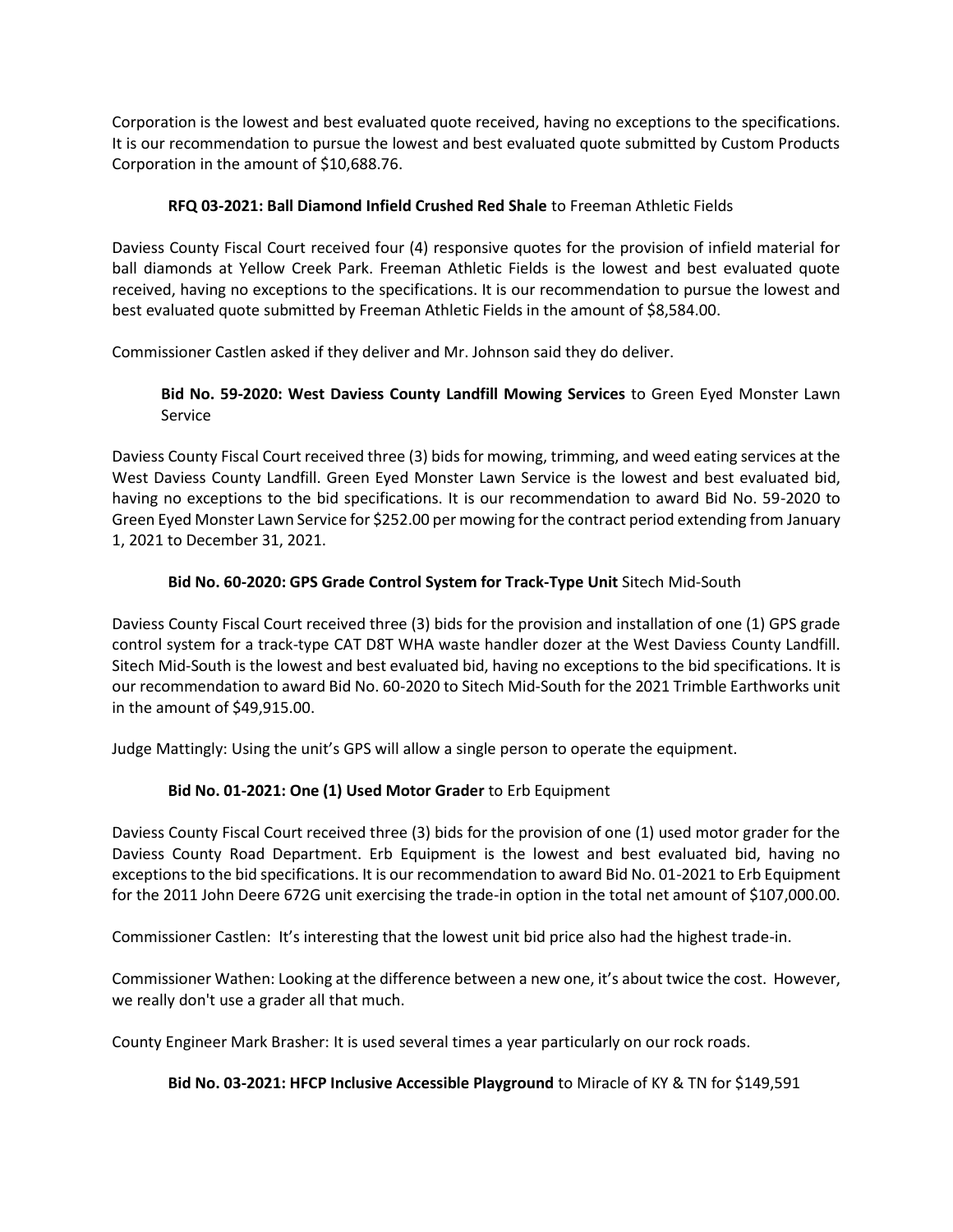Daviess County Fiscal Court received six (6) bids for the provision and installation of a playground system defined by the specifications for Horse Fork Creek Park. Miracle of KY & TN is the best evaluated bid, having no exceptions to the bid specifications. It is our recommendation to award Bid No. 03-2021 to Miracle of KY & IN in the amount of \$149,591.00.

Assistant County Treasurer Jordan Johnson: We are not recommending the lowest bid. The lowest bid's exception included 40 less square feet of stage structuring than we specified. Given the small differential of \$387.46, we believe the recommendation provides the greatest value to the court. It should be noted that this bid is subject to a 50/50 matching grant and since the recommendation total does not crest the reimbursement ceiling, fiscal court will be reimbursed 50% of the total cost of this project.

Judge Mattingly: This is the first all-inclusive playground in any of our County parks.

# **The vote was called and with all present members voting in favor, said motion passed.**

# **\*\*\*\*\*\*\*\*\*\*\*\*\*\*\*\*\*\*\*\*\***

By a motion of Judge/Executive Mattingly, seconded by Commissioner Castlen, the court considered for approval; Reject all Bids for **Bid No. 61-2020: HFCP Restroom Facility.** 

Mr. Johnson: Daviess County Fiscal Court received two (2) bids for the provision and installation of one (1) prefabricated restroom facility for Horse Fork Creek Park. The items, prices, and/or exceptions of this bid were outside the range that the County deems acceptable. It is our recommendation to reject all bids.

Judge Mattingly: We may be able to keep this project local with the use of local contractors who can design and construct a similar restroom facility for pretty much the same price. Plus, we should still be able to complete this project in time for the Horse Fork Creek Splash Pad opening.

**The vote was called and with all present members voting in favor, said motion passed.** 

# **\*\*\*\*\*\*\*\*\*\*\*\*\*\*\*\*\*\*\*\*\***

By a motion of Commissioner Castlen, seconded by Commissioner Wathen, the court considered for approval; Promote Ben Howerton to Heavy Equipment Operator.

**The vote was called and with all present members voting in favor, said motion passed.** 

# **\*\*\*\*\*\*\*\*\*\*\*\*\*\*\*\*\*\*\*\*\***

By a motion of Commissioner Koger, seconded by Commissioner Wathen, the court considered for approval; Hire Marissa Skarupa as Animal Control Administrative Assistant eff. upon successful completion of pre-employment screening.

David Smith: Five of 16 applicants were interviewed and Ms. Skarupa is our recommendation. She is a graduate from the OCTC Vet. Tech. program, and with her educational background, she will lend flexibility to this administrative position.

**The vote was called and with all present members voting in favor, said motion passed.**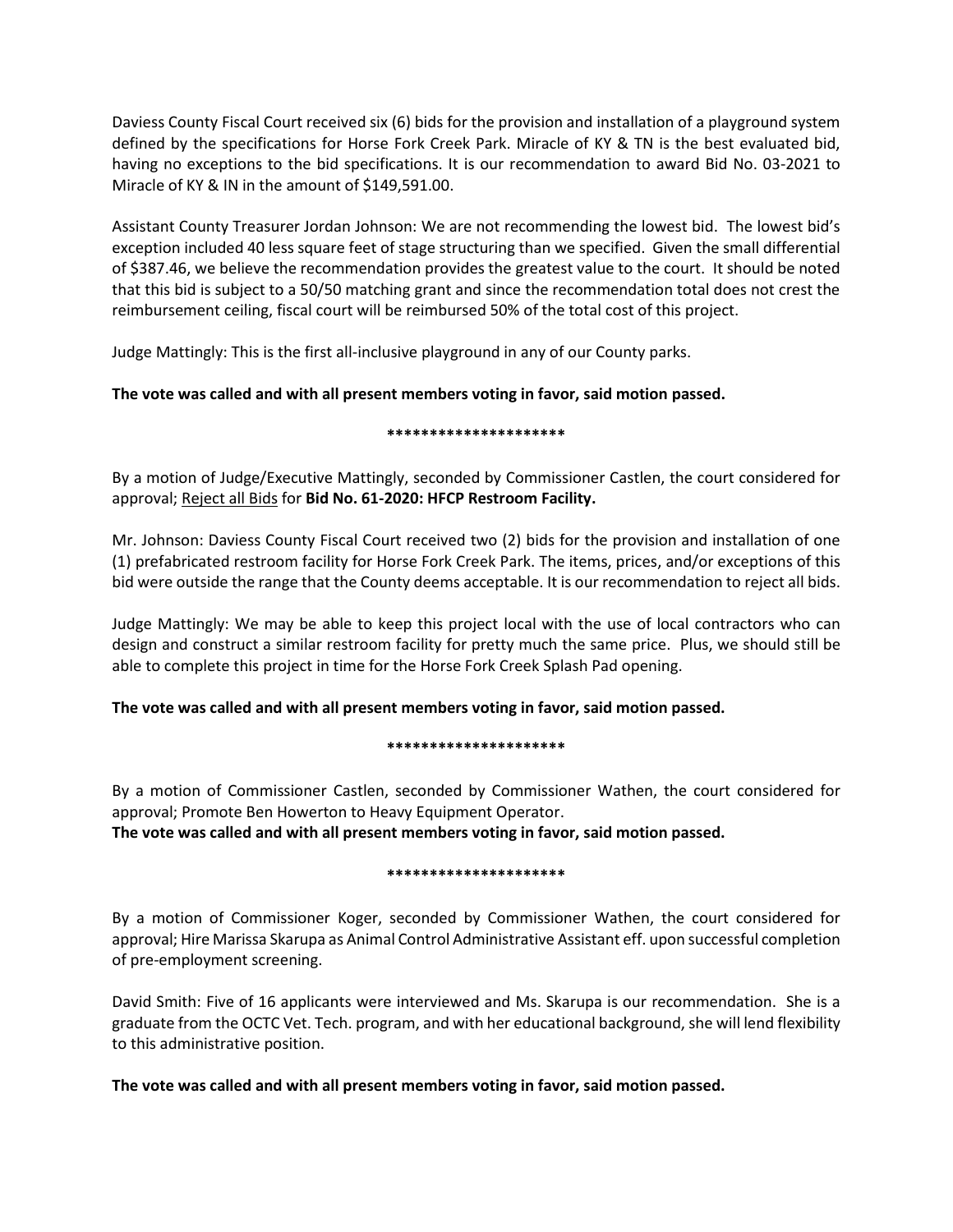#### **\*\*\*\*\*\*\*\*\*\*\*\*\*\*\*\*\*\*\*\*\***

By a motion of Commissioner Wathen, seconded by Commissioner Koger, the court considered for approval; Hire the following Parks Seasonal Workers eff. upon successful completion of pre-employment screenings:

| <b>Panther Creek Park</b> | <b>Yellow Creek Park</b> |
|---------------------------|--------------------------|
| <b>Terry Robertson</b>    | <b>Roy Miller</b>        |
| John Rone                 | <b>Robert Stuart</b>     |
| <b>Steve Nazarak</b>      | Will Sheldon             |
| David Jones               | <b>Rickey Roberts</b>    |
| John Sampley              | Darrell Roberts          |

# **The vote was called and with all present members voting in favor, said motion passed.**

#### **\*\*\*\*\*\*\*\*\*\*\*\*\*\*\*\*\*\*\*\*\***

By a motion of Commissioner Koger, seconded by Commissioner Castlen, the court considered for approval; Appoint Teresa Boarman *#2.2.2021 (Carl Worthington S2T)* to the DC Property Maintenance Board - Term: 2/25/2021 – 2/25/2024.

# **The vote was called and with all present members voting in favor, said motion passed.**

#### **\*\*\*\*\*\*\*\*\*\*\*\*\*\*\*\*\*\*\*\*\***

By a motion of Commissioner Castlen, seconded by Commissioner Wathen, the court considered for approval; Appoint Paul West *#5.5.2021 (Ted Lolley S5T)* to the OMPC Building Codes Appeals Board - Term: 5/6/2021 – 5/6/2025.

# **The vote was called and with all present members voting in favor, said motion passed.**

#### **\*\*\*\*\*\*\*\*\*\*\*\*\*\*\*\*\*\*\*\*\***

By a motion of Commissioner Koger, seconded by Commissioner Wathen, the court considered for approval; Appoint Cheryl Cureton-Spalding *#3.2.2021 (David Johnson S2T)* to the Ethics Board - Term: 3/1/2021 – 3/1/2024.

# **The vote was called and with all present members voting in favor, said motion passed.**

#### **\*\*\*\*\*\*\*\*\*\*\*\*\*\*\*\*\*\*\*\*\***

By a motion of Commissioner Castlen, seconded by Commissioner Wathen, the court considered for approval; **Second Reading of KOC 220.34 (01-2021)** – An Ordinance Relating To Imposing And Collecting An Insurance Premium License Fee On Insurance Companies For The Privilege Of Doing Business In The County Of Daviess Outside Of The City Of Owensboro Effective July 1, 2009, As Amended by KOC 220.22 (2009).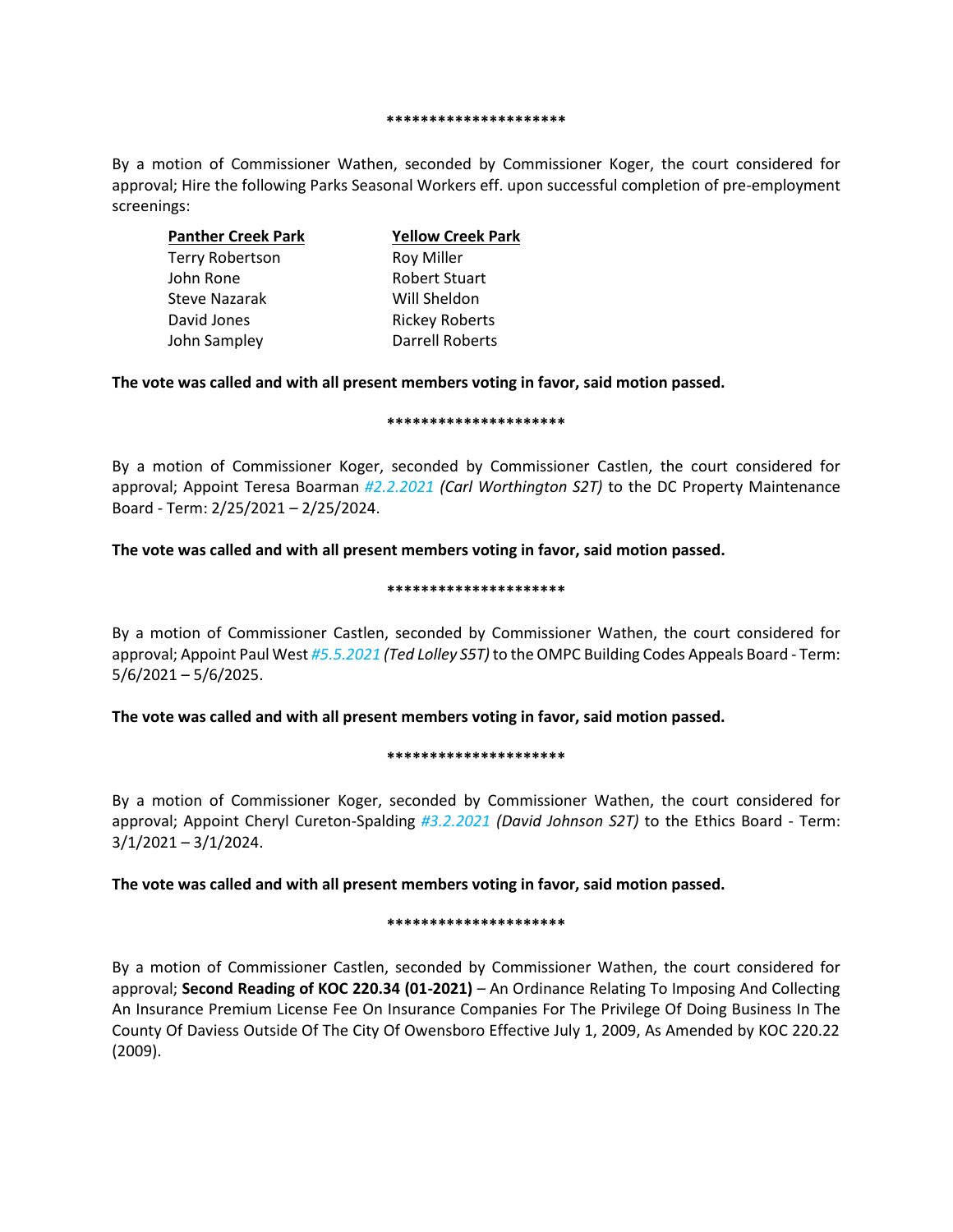# **Comments:**

Treasurer Hendrix: This ordinance amends the prior ordinance and only deals with the 4% piece to finance the convention center. We anticipate having collected enough from this 4% to service that by the end of fiscal year 2022. If we don't lower the rate, we will over collect. This ordinance lowers the 4% rate to 2.3%. This prevents us from grossly over collecting, yet still allows us the ability to terminate this piece by the end of fiscal year 2022. A year from now, I anticipate doing this same thing, but instead of reducing the rate, we should be removing it. We are required to provide the Department of Insurance a minimum of 100 days' notice when changing this rate. That is why we are doing this now instead of closer to the end of this fiscal year.

Judge Mattingly: Former Judge/Executive Reid Haire emailed me to thank the court for carrying out the wishes of the court who created this funding stream.

his court who originally created and approved this funding stream, which included a sunset clause. I am pleased that we have been able to do this during our term and look forward to moving the other part of it out of the way next year.

**The vote was called and with all present members voting in favor, said motion passed.** 

### **\*\*\*\*\*\*\*\*\*\*\*\*\*\*\*\*\*\*\*\*\***

**Public Comments**  No comments received.

#### **\*\*\*\*\*\*\*\*\*\*\*\*\*\*\*\*\*\*\*\*\***

# **Comments by Daviess County Fiscal Court**

Court members thanked the county road department employees for a job well done during the recent heavy snow event.

Judge Mattingly: When appointing county board members, I try to consult with commissioner liaisons. However, recently, a Daviess County appointed Airport Board member left without completing his term, and needing to expedite his replacement, I signed an Executive Order appointing Commissioner Castlen to fill the Airport Board member's remaining term. He thanked Commissioner Castlen for agreeing to serve.

Judge Mattingly: We are seeing lower numbers of COVID positive tests. Thousands of additional vaccines are arriving and the schedule 1C group is now open. Next week, Kentucky Secretary of Transportation Jim Gray, who has been instrumental in the logistics of rolling out the vaccine, will provide a COVID update. I appreciate Audubon Area's GRITS for providing free transportation to those needing transportation to a vaccine site.

#### **\*\*\*\*\*\*\*\*\*\*\*\*\*\*\*\*\*\*\*\*\***

Without objection, Judge/Executive Mattingly adjourned the meeting. **SO ORDERED THAT COURT STAND ADJOURNED.**